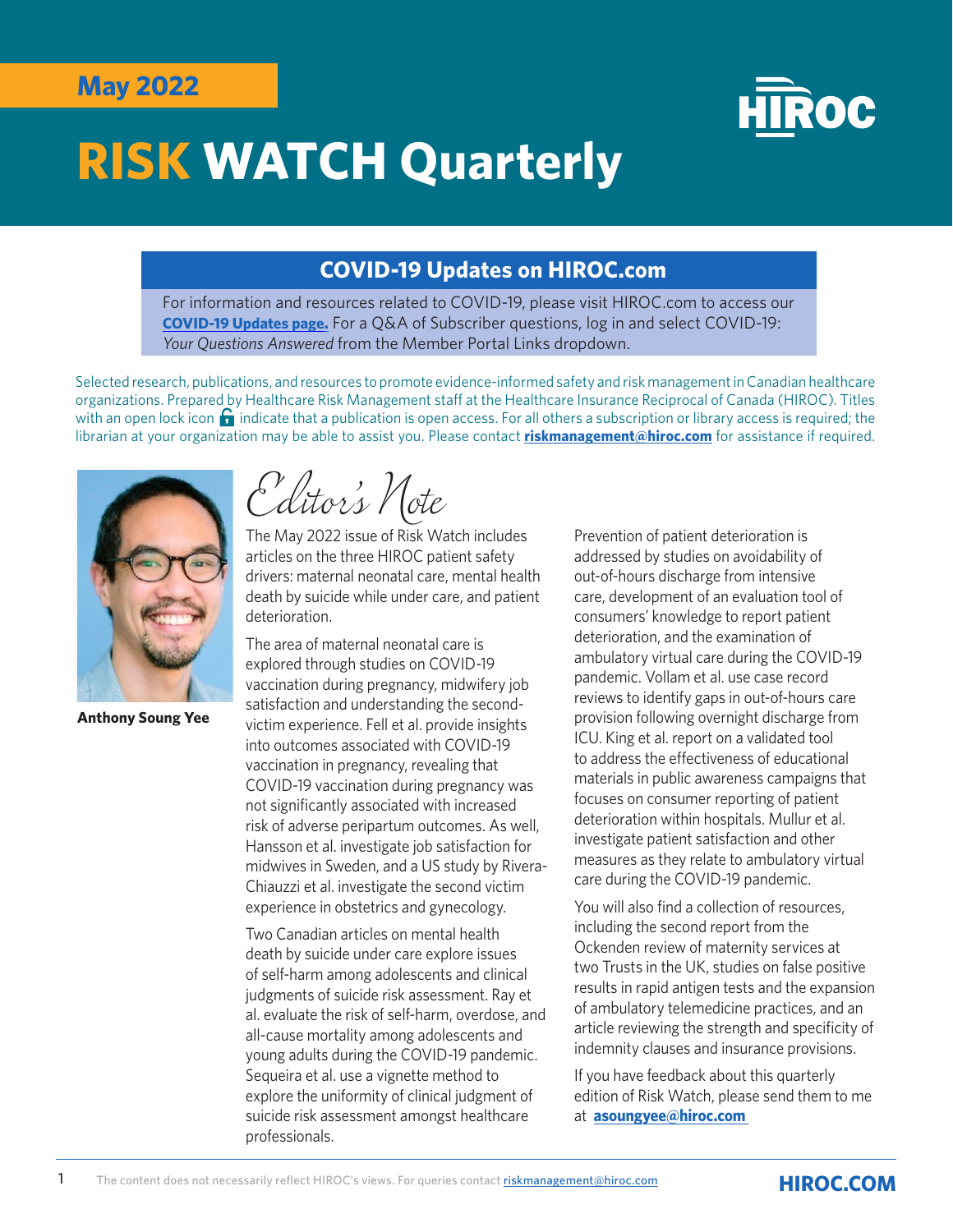A

A

# **RISK WATCH Quarterly**



#### **MATERNAL NEONATAL**

#### **[Association of COVID-19 Vaccination in Pregnancy With Adverse Peripartum Outcomes](https://pubmed.ncbi.nlm.nih.gov/35323842/)**

Fell, D.B. et al., JAMA. 2022;327(15):1478-1487. doi:10.1001/jama.2022.4255

Canadian article providing current evidence on outcomes associated with COVID-19 vaccination in pregnancy. This population-based retrospective cohort study used the Ontario birth registry and COVID-19 immunization databases. Information collection from over 97,000 individuals revealed that COVID-19 vaccination during pregnancy, compared with vaccination after pregnancy and with no vaccination, was not significantly associated with increased risk of adverse peripartum outcomes.

#### **[Job satisfaction in midwives and its association with organisational and psychosocial factors at](https://pubmed.ncbi.nlm.nih.gov/35366877/)  [work: a nation-wide, cross-sectional study](https://pubmed.ncbi.nlm.nih.gov/35366877/)**

Hansson et al., BMC Health Serv Res. 2022 Apr 2;22(1):436. doi: 10.1186/s12913-022-07852-3

Swedish study involving a nation-wide survey to assess the organizational and psychosocial work environments for midwives. Using this validated tool, the researchers were able to understand measures of meaningfulness and job satisfaction, as well as providing insights into organizational factors and the importance of structural changes on care, management, and resource allocation. The study included benchmarking on role conflict, work pace and burnout as factors that have a negative impact on job satisfaction.

#### 8 **[Understanding the Second Victim Experience Among Multidisciplinary Providers in Obstetrics](https://pubmed.ncbi.nlm.nih.gov/33871416/)  [and Gynecology](https://pubmed.ncbi.nlm.nih.gov/33871416/)**

Rivera-Chiauzzi, E. et al. J Patient Saf. 2022 Mar 1;18(2):e463-e469. doi: 10.1097/PTS.0000000000000850

US study seeking to better understand the second victim experience (SVE) of individuals in clinical or non-clinical roles that cared for OBGYN patients in a large tertiary referral center. Using a validated survey tool, the results furthered the understanding of prevalence and knowledge of SVEs, and explored types of support resources used and most desired among OBGYN clinical and non-clinical healthcare team members.

#### **MENTAL HEALTH - DEATH BY SUICIDE UNDER CARE**

#### **[Comparison of Self-harm or Overdose Among Adolescents and Young Adults Before vs During](https://pubmed.ncbi.nlm.nih.gov/35019981/)  [the COVID-19 Pandemic in Ontario](https://pubmed.ncbi.nlm.nih.gov/35019981/)**

Ray JG, Austin PC, Aflaki K, Guttmann A, Park AL. JAMA Netw Open. 2022 Jan 4;5(1):e2143144. doi: 10.1001/ jamanetworkopen.2021.43144. PMID: 35019981; PMCID: PMC8756304.

Canadian study evaluating the risk of self-harm, overdose, and all-cause mortality among adolescents and young adults during the COVID-19 pandemic. The population-based cohort study took place in Ontario and included all adolescents and young adults born in Ontario aged 14 to 24 years between 2018 and 2021. The findings suggested that, at least up to the middle of 2021, the COVID-19 pandemic has not led to an excess of intentional injury among adolescents and young adults. However, the authors noted that some fatal or nonfatal cases of self-harm or overdose may have been missed because of a lack of presentation to an ED, or incomplete capture as a fatality. As well, they noted that it should be determined if this phenomenon continued within subsequent waves of the pandemic, or if unrealized self-harm or overdose events have occurred outside of a hospital setting.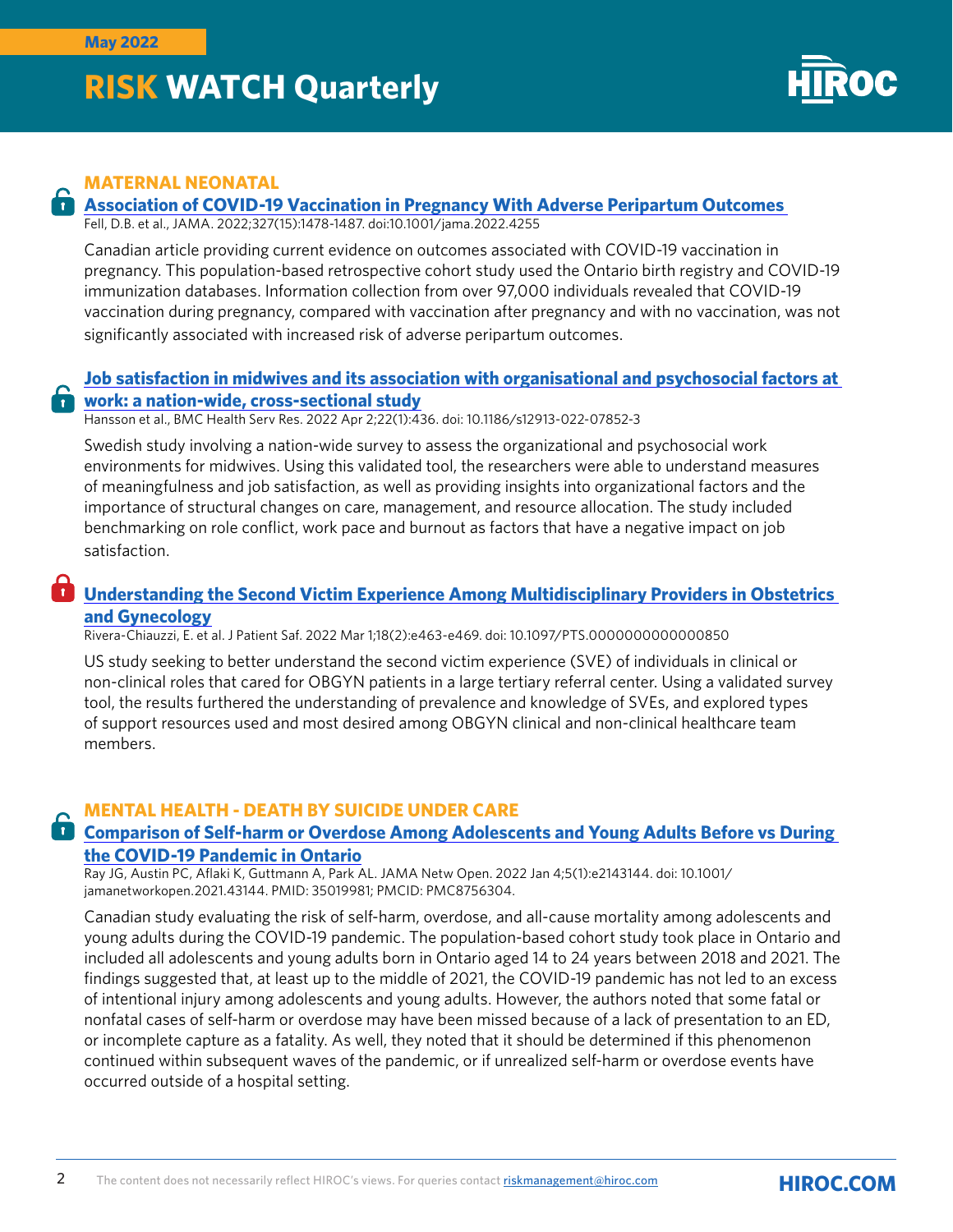## **RISK WATCH Quarterly**



#### **Exploring Uniformity of Clinical Judgment: A Vignette Approach to Understanding Healthcare [Professionals' Suicide Risk Assessment Practices](https://pubmed.ncbi.nlm.nih.gov/35085164/)**

Sequeira L, Strudwick G, De Luca V, Strauss J, Wiljer D. J Patient Saf. 2022 Jan 26. doi: 10.1097/PTS.0000000000000973. Epub ahead of print. PMID: 35085164.

Canadian study assessing the uniformity of decision making around suicide risk assessment within healthcare professionals. The study used a factorial survey approach to gather information on healthcare professionals' demographics, clinical experience, and their decision on three vignettes of patients with suicidal ideation. Responses gathered from 79 healthcare professionals (nurses, nurse practitioners, physicians) who worked in primary care, mental health, or emergency department settings showed there was considerable variability among healthcare professionals assessing the risk of suicide. The authors stated that their findings have important implications for tailoring education and decision support.

#### **PATIENT DETERIORATION**

**[Patient Harm and Institutional Avoidability of Out-of-Hours Discharge From Intensive Care](https://pubmed.ncbi.nlm.nih.gov/35245235/)**

Vollam S, Gustafson O, Morgan L, Pattison N, Thomas H, Watkinson P. Crit Care Med. 2022 Mar 7. doi: 10.1097/ CCM.0000000000005514. Epub ahead of print. PMID: 35245235.

UK study exploring in-depth case record reviews where in-hospital death occurred after ICU discharge had been judged "probably avoidable" in a previous review. Researchers conducted semi-structured interviews with 55 patients, family members, and staff with experience of ICU discharge processes. The study identified significant limitations in out-of-hours care provision following overnight discharge from ICU. Findings concluded that, where discharge after 16:00 is unavoidable, support systems should be implemented to ensure the safety of patients discharged from ICU at night.

**D** Development and Validation of an Evaluation Tool of Consumers' Knowledge and Confidence to **[Report Patient Deterioration in Hospitals](https://pubmed.ncbi.nlm.nih.gov/34508043/)**

King L, Ullah S, Belan I, Clark RA, Young T, Grantham H, Peacock G, Kidd MR. J Patient Saf. 2021 Dec 1;17(8):e1406-e1412. doi: 10.1097/PTS.0000000000000895. PMID: 34508043.

Australian study regarding the development and validation of a tool to measure the impact of messages contained in self-developed educational materials on consumers' knowledge and confidence to report patient deterioration. The proposed tool was created using consumer-based input. Fourteen 5-point Likert scale questionnaire items were categorized into knowledge and confidence components to identify the impact of the materials in both areas. The study concluded that the tool was able to assess the effectiveness of educational materials in public awareness campaigns that focused on consumer reporting of patient deterioration within hospitals.

#### **[Ambulatory Virtual Care During a Pandemic: Patient Safety Considerations](https://pubmed.ncbi.nlm.nih.gov/35188931/)**

Mullur J, Chen YC, Wickner P, Licurse A, Desai S. J Patient Saf. 2022 Mar 1;18(2):e431-e438. doi: 0.1097/ PTS.0000000000000832. PMID: 35188931.

US Study using a multidisciplinary working group to evaluate quality and safety when providing virtual visits during a pandemic. The primary outcome was patient experience with virtual care delivery, which was assessed by leveraging patient complaint data and patient satisfaction survey data. Overall, patient satisfaction with telehealth remained stable and high at >93%. The study identified quality and safety issues around patient factors including optimal triage of patients and use of technology. The authors also created a guidance document which was shared with their diverse ambulatory practices.